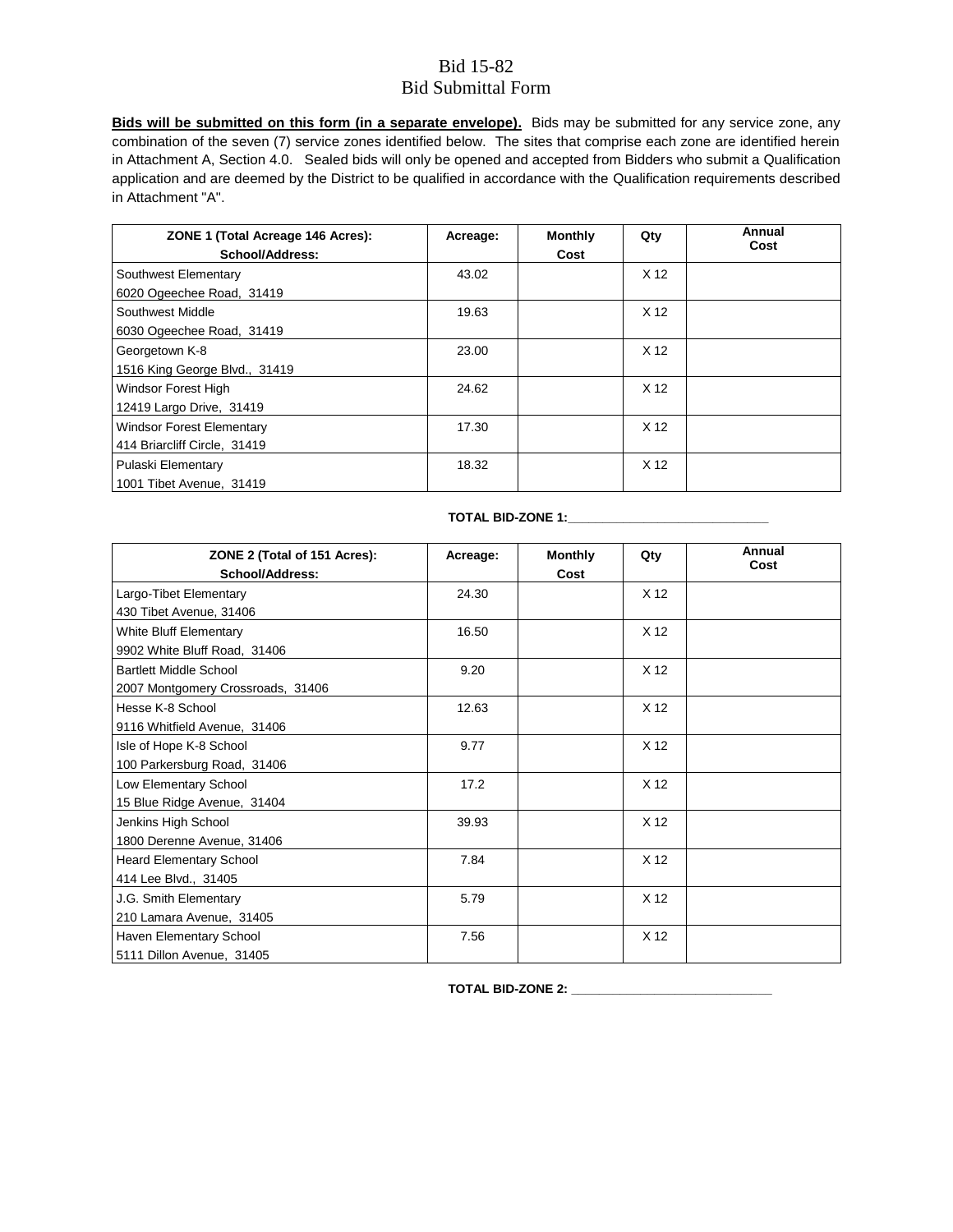| ZONE 3 (Total of 165 Acres):              | Acreage: | <b>Monthly</b> | Qty             | Annual<br>Cost |
|-------------------------------------------|----------|----------------|-----------------|----------------|
| <b>School/Address:</b>                    |          | Cost           |                 |                |
| East Broad K-8                            | 12.59    |                | X <sub>12</sub> |                |
| 400 East Broad Street, 31401              |          |                |                 |                |
| Beach High School                         | 22.21    |                | X <sub>12</sub> |                |
| 3001 Hopkins Street, 31405                |          |                |                 |                |
| Derenne Middle School                     | 27.06    |                | X <sub>12</sub> |                |
| 1009 Clinch Street, 31405                 |          |                |                 |                |
| <b>Hodge Elementary</b>                   | 11.00    |                | X <sub>12</sub> |                |
| 975 Clinch Street, 31405                  |          |                |                 |                |
| Ellis K-8 School                          | 1.15     |                | X <sub>12</sub> |                |
| 220 E. 49th Street, 31405                 |          |                |                 |                |
| Savannah Arts Academy                     | 7.48     |                | X <sub>12</sub> |                |
| 500 Washington Avenue, 31405              |          |                |                 |                |
| <b>Myers Middle School</b>                | 18.0     |                | X <sub>12</sub> |                |
| 2025 E. 52nd Street, 31404                |          |                |                 |                |
| Johnson High School                       | 26.85    |                | X <sub>12</sub> |                |
| 3012 Sunset Blvd., 31404                  |          |                |                 |                |
| <b>Hubert Middle School</b>               | 5.97     |                | X <sub>12</sub> |                |
| 768 Grant Street, 31405                   |          |                |                 |                |
| "Former" Hodge Elementary "Swing Space"   | 8.69     |                | X <sub>12</sub> |                |
| 3609 Hopkins Street, 31405                |          |                |                 |                |
| Shuman Elementary                         | 5.59     |                | X <sub>12</sub> |                |
| 415 Goebel Avenue, 31404                  |          |                |                 |                |
| <b>Spencer Elementary</b>                 | 10.88    |                | X <sub>12</sub> |                |
| 100 Bouhan Street, 31404                  |          |                |                 |                |
| "Former" Pulaski Elementary "Swing Space" | 7.09     |                | X <sub>12</sub> |                |
| 5330 Montgomery Street, 31405             |          |                |                 |                |

# **TOTAL BID-ZONE 3: \_\_\_\_\_\_\_\_\_\_\_\_\_\_\_\_\_\_\_\_\_\_\_\_\_\_\_\_\_**

| ZONE 4 (Total of 160 Acres):<br>School/Address: | Acreage: | <b>Monthly</b><br>Cost | Qty             | Annual<br>Cost |
|-------------------------------------------------|----------|------------------------|-----------------|----------------|
| Coastal Middle School                           | 25.0     |                        | X <sub>12</sub> |                |
| 4595 US Highway 80, 31410                       |          |                        |                 |                |
| Marshpoint Elementary                           | 8.0      |                        | X <sub>12</sub> |                |
| 135 Whitemarsh Is. Road, 31410                  |          |                        |                 |                |
| Islands High School                             | 15.16    |                        | X <sub>12</sub> |                |
| 170 Whitemarsh Is. Road, 31410                  |          |                        |                 |                |
| May Howard Elementary                           | 32.20    |                        | X <sub>12</sub> |                |
| 115 Wilmington Is. Road, 31410                  |          |                        |                 |                |
| Savannah High School                            | 51.76    |                        | X <sub>12</sub> |                |
| 400 Pennsylvania Avenue, 31404                  |          |                        |                 |                |
| <b>Thunderbolt Elementary</b>                   | 5.99     |                        | X <sub>12</sub> |                |
| 3313 Louis Street, 31404                        |          |                        |                 |                |
| Oatland Island Wildlife Center                  | 15.0     |                        | X <sub>12</sub> |                |
| 711 Sandtown Road, 31410                        |          |                        |                 |                |
| <b>Whitney Administrative Complex</b>           | 6.54     |                        | X <sub>12</sub> |                |
| 2 Laura Street, 31401                           |          |                        |                 |                |

**TOTAL BID-ZONE 4: \_\_\_\_\_\_\_\_\_\_\_\_\_\_\_\_\_\_\_\_\_\_\_\_\_\_\_\_\_**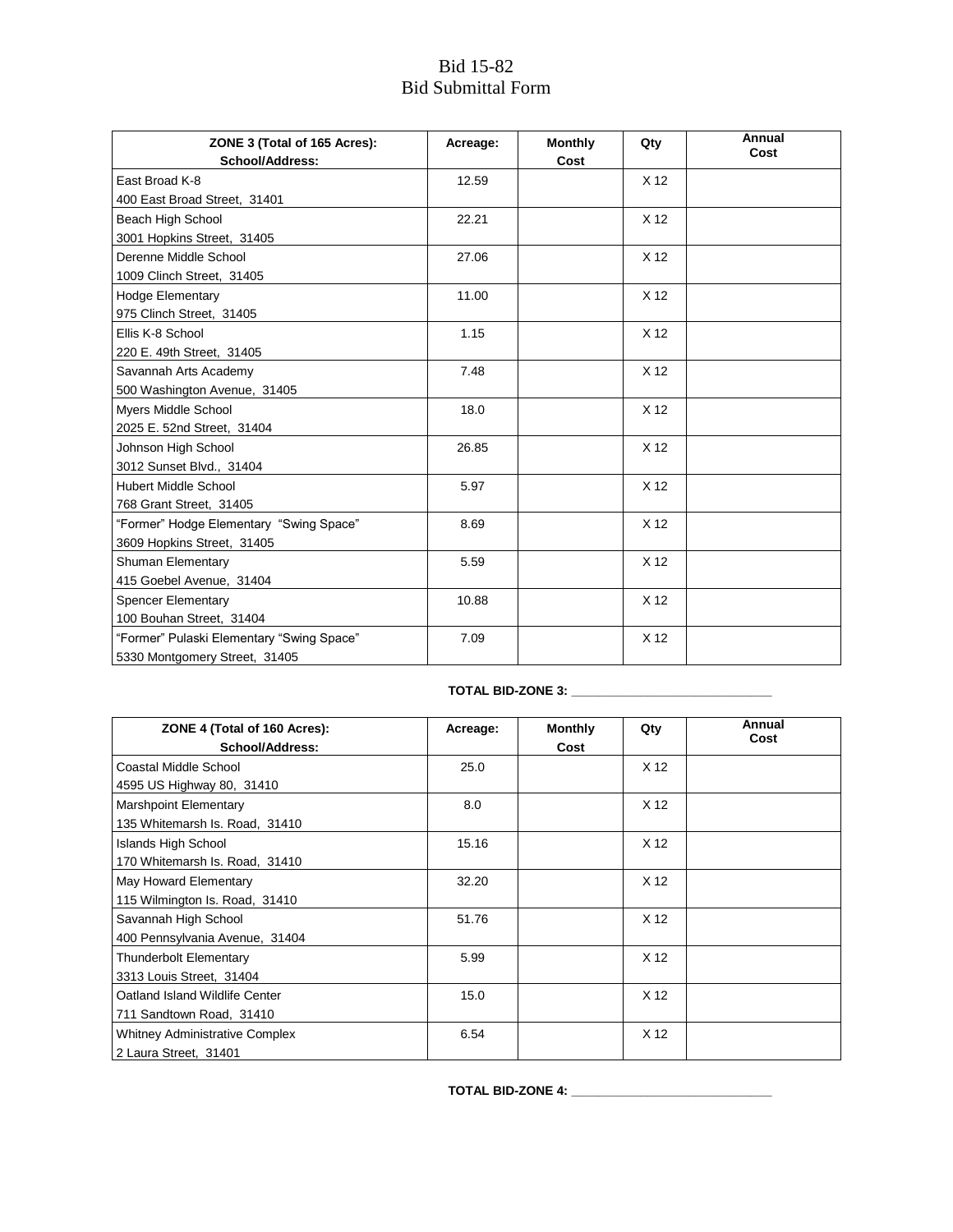| ZONE 5 (Total of 148 Acres):<br>School/Address:                       | Acreage: | <b>Monthly</b><br>Cost | Qty             | Annual<br>Cost |
|-----------------------------------------------------------------------|----------|------------------------|-----------------|----------------|
| <b>SCCPSS Central Offices</b><br>208 Bull Street, 31401               | 1.44     |                        | X <sub>12</sub> |                |
| Garrison Performing Arts K-8<br>649 West Jones Street, 31401          | 11.53    |                        | X <sub>12</sub> |                |
| Gadsden Elementary School<br>919 May Street, 31405                    | 3.75     |                        | X <sub>12</sub> |                |
| <b>Butler Elementary School</b><br>1909 Cynthia Street, 31415         | 14.71    |                        | X <sub>12</sub> |                |
| Coastal Georgia Comp. Academy<br>2001 Cynthia Street, 31415           | 5.77     |                        | X <sub>12</sub> |                |
| <b>Brock Elementary School</b><br>1804 Stanford Street, 31401         | 15.46    |                        | X <sub>12</sub> |                |
| Woodville Tompkins Career Acad.<br>151 Coach Joe Turner Street, 31408 | 31.5     |                        | X <sub>12</sub> |                |
| Garden City Elementary<br>4037 Kessler Avenue, 31408                  | 15.75    |                        | X <sub>12</sub> |                |
| <b>Gould Elementary School</b><br>4910 Pineland Drive, 31405          | 16.98    |                        | X <sub>12</sub> |                |
| Scott Learning Center<br>402 Market Street, 31408                     | 31.05    |                        | X <sub>12</sub> |                |

## **TOTAL BID-ZONE 5:**

| ZONE 6 (Total of 141 Acres):<br><b>School/Address:</b> | Acreage: | <b>Monthly</b><br>Cost | Qty             | Annual<br>Cost |
|--------------------------------------------------------|----------|------------------------|-----------------|----------------|
| West Chatham Elementary                                | 52.57    |                        | X <sub>12</sub> |                |
| 820 Pine Barren Road, 31322                            |          |                        |                 |                |
| West Chatham Middle                                    | 41.52    |                        | X <sub>12</sub> |                |
| 800 Pine Barren Road, 31322                            |          |                        |                 |                |
| Groves High School                                     | 24.35    |                        | X <sub>12</sub> |                |
| 100 Priscilla Thomas Way, 31408                        |          |                        |                 |                |
| <b>Woodville Tompkins Annex</b>                        | 13.3     |                        | X <sub>12</sub> |                |
| 101 Wheathill Road, 31408                              |          |                        |                 |                |
| Mercer Middle School                                   | 9.20     |                        | X <sub>12</sub> |                |
| 201 Rommel Avenue, 31408                               |          |                        |                 |                |

#### **TOTAL BID-ZONE 6: \_\_\_\_\_\_\_\_\_\_\_\_\_\_\_\_\_\_\_\_\_\_\_\_\_\_\_\_\_**

| ZONE 7 (Total of 183 Acres)<br>School/Address:                     | Acreage: | <b>Monthly</b><br>Cost | Qty             | Annual<br>Cost |
|--------------------------------------------------------------------|----------|------------------------|-----------------|----------------|
| Pt. Wentworth Elementary<br>507 South Coastal Highway, 31407       | 20.15    |                        | X <sub>12</sub> |                |
| Rice Creek School<br>100 Mulberry Ave., 31407                      | 29.96    |                        | X <sub>12</sub> |                |
| <b>Bloomingdale Elementary School</b><br>101 E. Main Street, 31302 | 11.28    |                        | X <sub>12</sub> |                |
| Pooler Elementary School<br>308 Holly Avenue, 31322                | 6.35     |                        | X <sub>12</sub> |                |
| New Hampstead High School<br>2451 Little Neck Road, 31302          | 76.99    |                        | X <sub>12</sub> |                |
| Godley Station K-8 School<br>2135 Benton Blvd., 31322              | 37.92    |                        | X <sub>12</sub> |                |